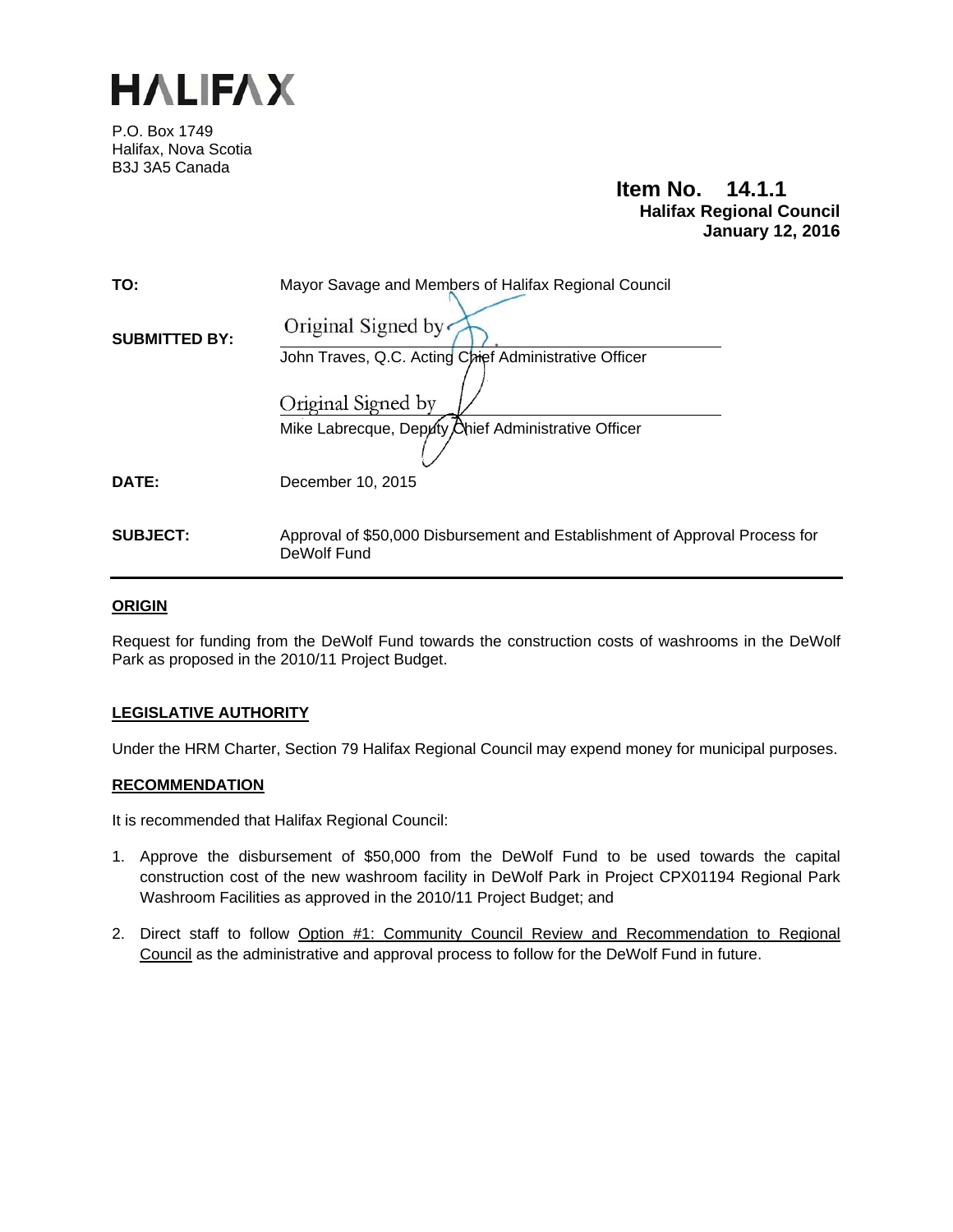### **BACKGROUND**

In the November 28, 2000 minutes of Halifax Regional Council, Mayor Kelly acknowledged the contribution of \$100,000 to HRM from the estate of Rear-Admiral Harry DeWolf (Ret'd). In a Regional Council report, dated June 29, 200 entitled "DeWolf Trust Fund", the contribution was described as "a bequest of \$100,000 from Rear Admiral Harry DeWolf (Ret'd) for the establishment of a community trust fund for community initiatives within District 21 – Bedford".

There appears to be little other documentation in place in regards to the DeWolf Contribution beyond that found in the referenced reports to Regional Council and staff has made every effort to contact the DeWolf family to better understand their wishes in regard to the "go-forward" process, but have been unsuccessful.

From the minutes of Regional Council:

- 1) Funds are to be used for community projects within the previous District 21 which generally aligns with the boundaries of the former Town of Bedford; and
- 2) Projects will support initiatives that benefit the community of Bedford.

To date, several disbursements from the DeWolf Fund were approved by Regional Council. A summary is provided as Attachment 1 to this report.

In the 2010/11 project budget, funding for \$250,000 was approved which included a \$125,000 cost share contribution from the Waterfront Development Corporation and \$50,000 contribution from the DeWolf Fund. Construction of the washrooms has been completed. The formal approval of the disbursement from the DeWolf Fund has been held up as research and a formal process was being developed.

#### **DISCUSSION**

To date the DeWolf Fund has been administered by the Finance Business Unit. Disbursements have been recommended by the area Councillor and approved by a motion of Regional Council. However, there is no formal documentation of the appropriate approval process for future disbursements.

Staff is seeking a motion of Regional Council in order to provide direction regarding the method to be used to approve disbursements from the DeWolf Fund on a "go forward" basis. Several options are available to Regional Council in regard to the ongoing management and disbursements from the DeWolf Fund:

- 1) Option #1: Community Council Review and Recommendation to Regional Council The Fund would continue to be managed by HRM's Finance Business Unit. A statement showing the balance and any transactions would be provided to the North West Community Council at least once a year. The North West Community Council would recommend any disbursements to Regional Council for their approval.
- 2) Option #2: Recommendation Direct to Regional Council The Fund would continue to be managed by HRM's Finance Business Unit. For each disbursement, a recommendation report detailing the request and the balance in the DeWolf Fund would be provided to Regional Council for their approval.

In addition, the disbursement of \$50,000 to Project CPX01194 Regional Park Washroom Facilities has not yet been formally approved by Council. The formal approval is being sought from Regional Council, to disburse \$50,000 from the DeWolf Fund to be used towards the capital construction cost of the new washroom facility in DeWolf Park.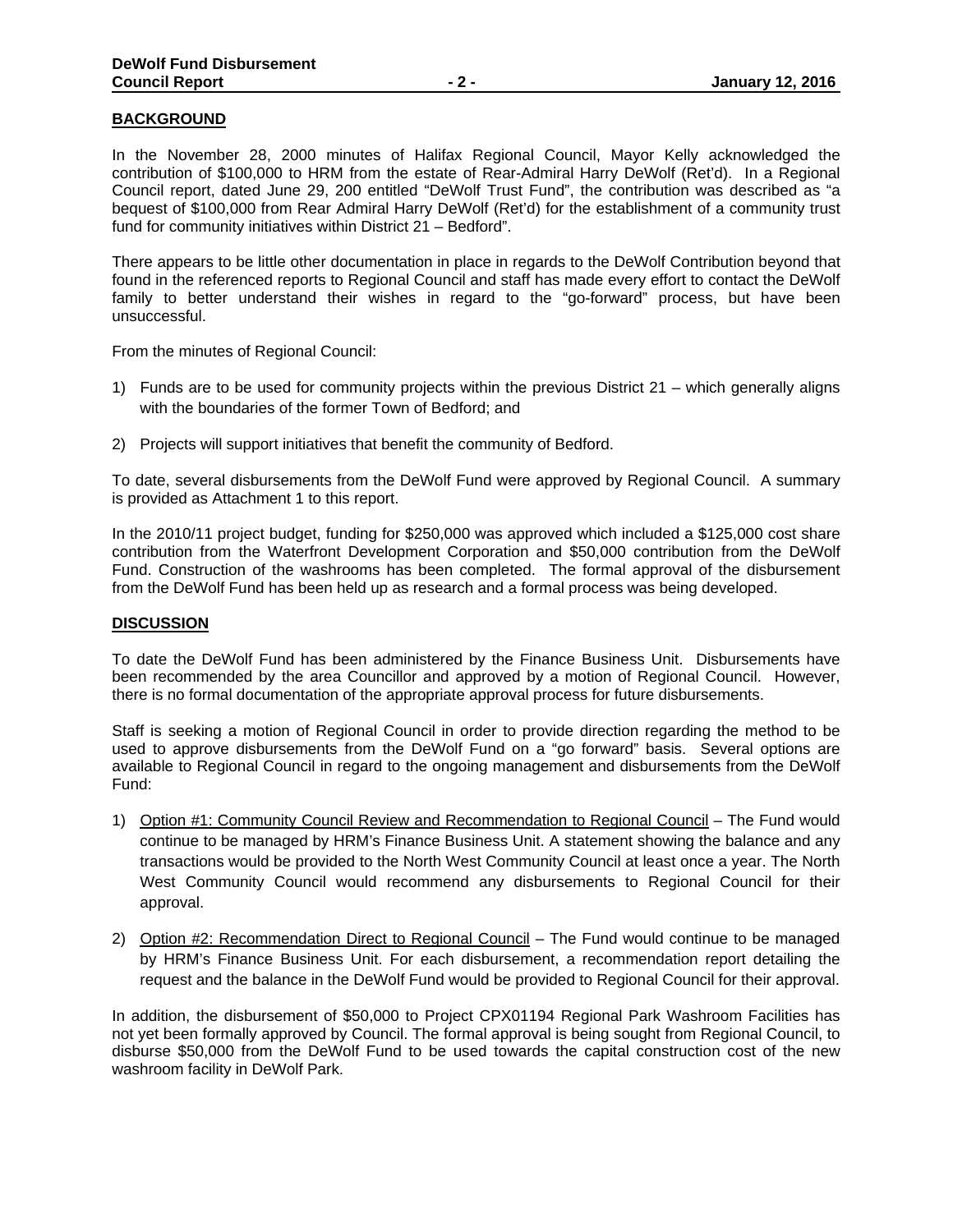#### **FINANCIAL IMPLICATIONS**

Approval of a contribution of \$50,000 towards the construction of washrooms in DeWolf Park would leave a balance of \$82,699.35 in the DeWolf Fund.

#### **COMMUNITY ENGAGEMENT**

No community engagement is required.

## **ENVIRONMENTAL IMPLICATIONS**

Not Applicable.

#### **ALTERNATIVES**

Council could select either of the options proposed or a similar process in regard to the ongoing management and distribution of contributions from the DeWolf Fund.

Council could decide not to approve the disbursement from the Fund. If rejected, another funding source for the Project would be required.

## **ATTACHMENTS**

Attachment 1 – Summary of disbursement, interest earned and current balance of the DeWolf Fund

A copy of this report can be obtained online at http://www.halifax.ca/council/agendasc/cagenda.php then choose the appropriate meeting date, or by contacting the Office of the Municipal Clerk at 902.490.4210, or Fax 902.490.4208.

 $\mathcal{P}$ 

Report Prepared by: Louis de Montbrun, Manager, Financial Reporting, 902.476.0585

| Financial Approval by: |                                                                                          |
|------------------------|------------------------------------------------------------------------------------------|
|                        | Amanda Whitewood, Director of Finance & ICT/CFO, 902.490.6308                            |
|                        |                                                                                          |
| Report Approved by:    | Martin Ward QC, Director, Legal, Insurance and Risk Management Services,<br>902.490.4226 |
|                        |                                                                                          |